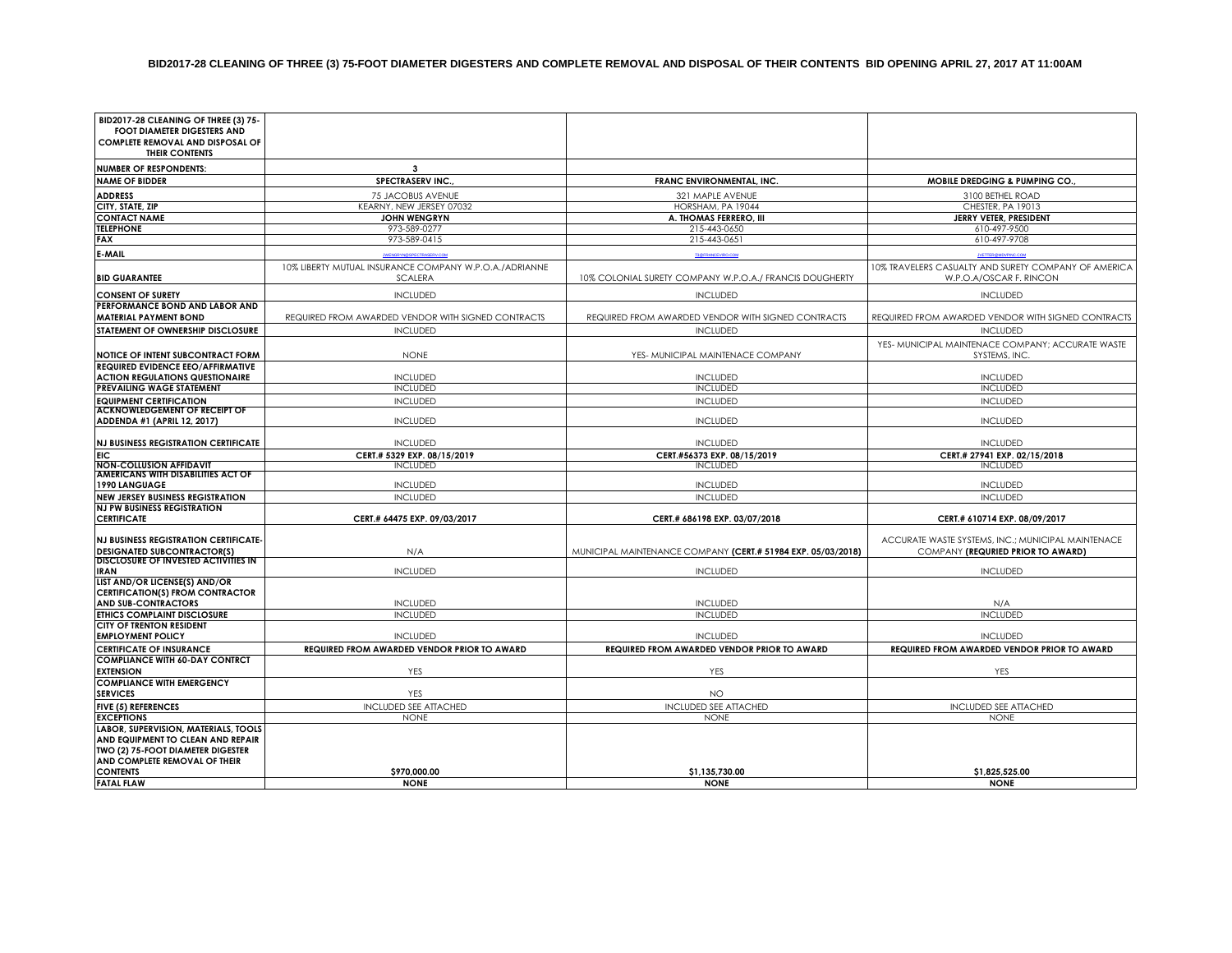### PROPOSAL **BIDDER MUST COMPLETE**

### THIS REVISED PROPOSAL PAGE MUST BE SUBMITTED WITH YOUR SEALED

### BID ADDENDUM NO. 1 - DATED APRIL 12, 2017

THE UNDERSIGNED PROPOSES TO FURNISH ALL LABOR, SUPERVISION, MATERIALS, TOOLS AND EQUIPMENT TO CLEAN AND REPAIR 2 (TWO) 75-FOOT DIAMETER DIGESTER AND COMPLETE REMOVAL OF THEIR CONTENTS AS PER SPECIFICATIONS FOR THE DEPARTMENT OF PUBLIC WORKS, SEWER **UTILITY AT THE RATE OF:** 

TOTAL AMOUNT FOR THE FURNISH OF ALL LABOR, SUPERVISION, MATERIALS, TOOLS AND EQUIPMENT TO CLEAN AND REPAIR 2 (TWO) 75-FOOT DIAMETER DIGESTER AND COMPLETE REMOVAL OF THEIR CONTENTS

Nine Hundred Seventy Thousand Dollars/No Cents

TOTAL AMOUNT WRITTEN IN WORDS

 $(S_{970,000.00})$ **NUMERICAL** 

WORK SHALL BE COMPLETED WITHIN SIXTY (60) DAYS OF AWARD OF THE **CONTRACT FROM "NOTICE TO PROCEED"** 

> Spectraserv Inc. **COMPANY NAME**

DATE: 4/26/17

 $\mathbbm{R}$ 

 $BY:$ 

ADDRESS: 75 Jacobus Avenue

Kearny, NJ 07032

PERSON TO CONTACT: John Wengryn

TELEPHONE NUMBER: 973-589-0277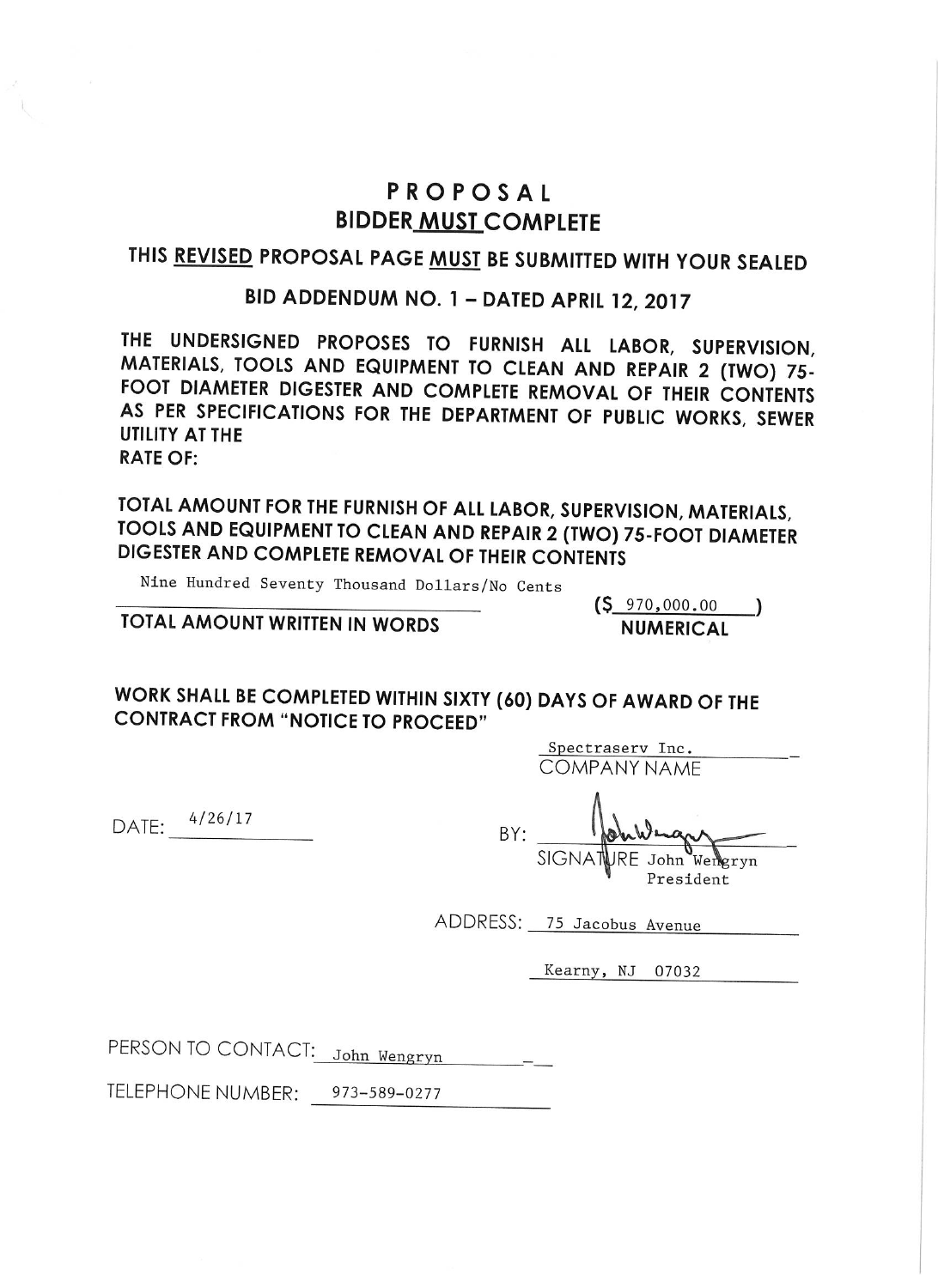## PROPOSAL **BIDDER MUST COMPLETE**

THIS REVISED PROPOSAL PAGE MUST BE SUBMITTED WITH YOUR SEALED

# BID ADDENDUM NO. 1 - DATED APRIL 12, 2017

THE UNDERSIGNED PROPOSES TO FURNISH ALL LABOR, SUPERVISION, MATERIALS, TOOLS AND EQUIPMENT TO CLEAN AND REPAIR 2 (TWO) 75-FOOT DIAMETER DIGESTER AND COMPLETE REMOVAL OF THEIR CONTENTS AS PER SPECIFICATIONS FOR THE DEPARTMENT OF PUBLIC WORKS, SEWER UTILITY AT THE **RATE OF:** 

TOTAL AMOUNT FOR THE FURNISH OF ALL LABOR, SUPERVISION, MATERIALS, TOOLS AND EQUIPMENT TO CLEAN AND REPAIR 2 (TWO) 75-FOOT DIAMETER DIGESTER AND COMPLETE REMOVAL OF THEIR CONTENTS

One Million, One Hundred Thirty Five Thousand, Seven Hundred (\$1,135,730.00)

WORK SHALL BE COMPLETED WITHIN SIXTY (60) DAYS OF AWARD OF THE WORK SHALL BE COMPLETED WITH STROCEED"<br>CONTRACT FROM "NOTICE TO PROCEED" FRANC ENVITORMENT NAME

DATE: 4 24 17

 $BY:$ 

ADDRESS: 321 Maple Avenue

Horsham, PA 19044

PERSON TO CONTACT: A. Thomas Ferrero, III

TELEPHONE NUMBER: (215) 443-0650